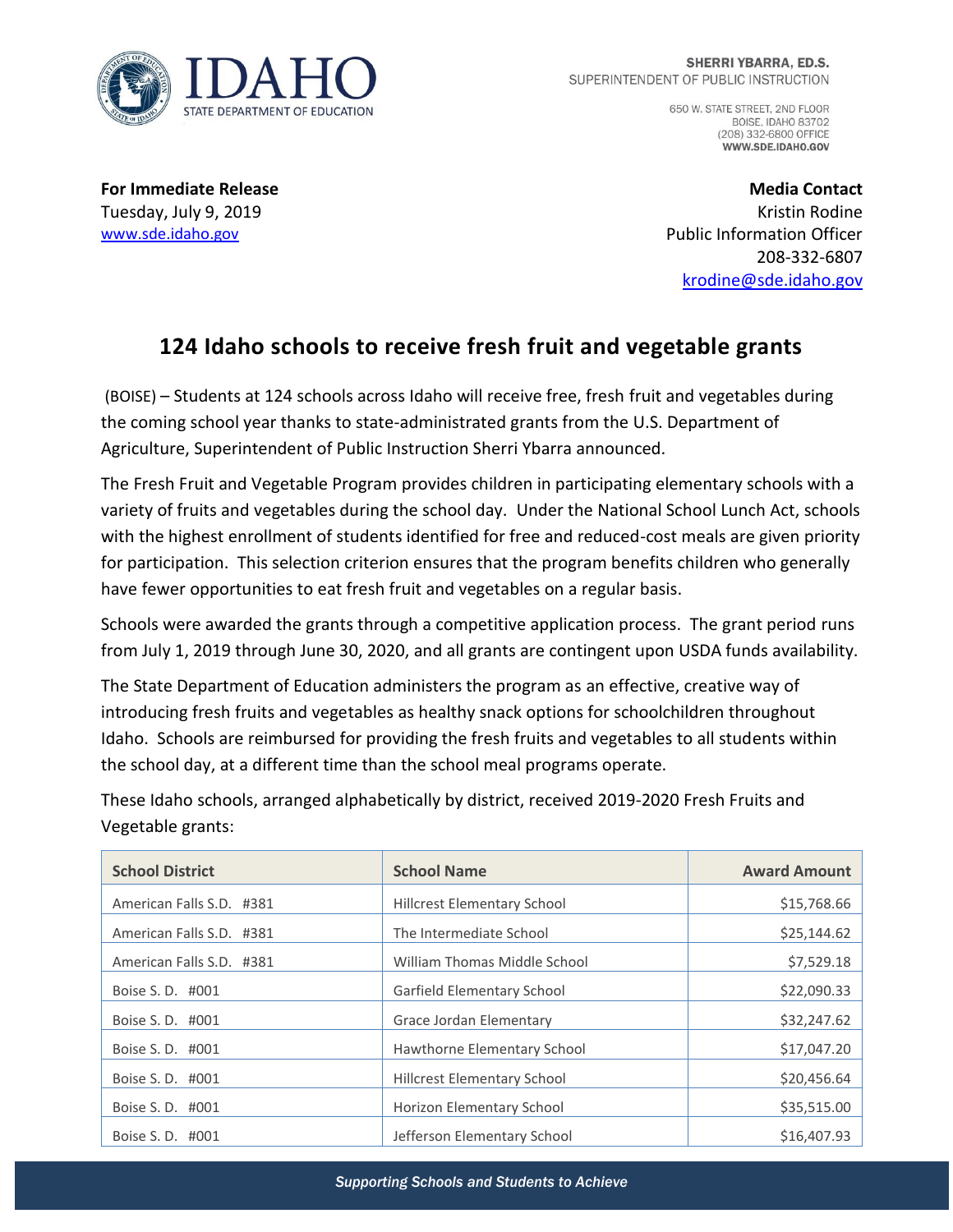| <b>School District</b>             | <b>School Name</b>                    | <b>Award Amount</b> |
|------------------------------------|---------------------------------------|---------------------|
| Boise S. D. #001                   | Koelsch Elementary School             | \$23,652.99         |
| Boise S. D. #001                   | Lowell Elementary School              | \$20,030.46         |
| Boise S. D. #001                   | Morley Nelson Elementary              | \$34,165.43         |
| Boise S. D. #001                   | Mountain View Elementary School       | \$20,740.76         |
| Boise S. D. #001                   | Owyhee Elementary School              | \$12,501.28         |
| Boise S.D. #001                    | Whitney Elementary School             | \$35,657.06         |
| Boise S. D. #001                   | Whittier Elementary School            | \$31,253.20         |
| Boise S. D. #001                   | William Howard Taft Elementary School | \$18,538.83         |
| Boundary County S.D. #101          | Naples Elementary School              | \$6,960.94          |
| Boundary County S.D. #101          | Valley View Elementary School         | \$22,445.48         |
| Bruneau-Grand View Jt SD #365      | <b>Grand View Elementary School</b>   | \$4,332.83          |
| Buhl S.D. #412                     | <b>Buhl Middle School</b>             | \$7,813.30          |
| Buhl S.D. #412                     | Popplewell Elementary School          | \$35,017.79         |
| Caldwell S.D. #132                 | Jefferson Middle School               | \$16,763.08         |
| Caldwell S.D. #132                 | Lewis & Clark Elementary              | \$24,789.47         |
| Caldwell S.D. #132                 | Lincoln Elementary School             | \$22,090.33         |
| Caldwell S.D. #132                 | Sacajawea Elementary School           | \$26,991.40         |
| Caldwell S.D. #132                 | Syringa Middle School                 | \$19,249.13         |
| Caldwell S.D. #132                 | Van Buren Elementary School           | \$34,236.46         |
| Caldwell S.D. #132                 | Washington Elementary School          | \$31,537.32         |
| Caldwell S.D. #132                 | Wilson Elementary School              | \$30,827.02         |
| Cambridge S.D. #432                | Cambridge Elementary School           | \$3,622.53          |
| Cassia County Joint S.D. #151      | Mountain View Elementary School       | \$27,843.76         |
| Castleford S.D. #417               | Castleford School                     | \$11,506.86         |
| Challis S.D. #181                  | <b>Challis Elementary School</b>      | \$10,299.35         |
| Clark County S.D. #161             | <b>Clark County Schools</b>           | \$3,267.38          |
| Coeur D'Alene S.D. #271            | Fernan Stem Academy                   | \$23,226.81         |
| Coeur D'Alene S.D. #271            | Winton Elementary School              | \$30,898.05         |
| Coeur D'Alene Tribal School        | Coeur D'Alene Tribal School           | \$4,830.04          |
| Culdesac Joint S.D. #342           | Culdesac School                       | \$3,267.38          |
| Emmett S.D. #221                   | Kenneth Carberry Intermediate         | \$29,832.60         |
| Emmett S.D. #221                   | Shadow Butte Elementary School        | \$29,477.45         |
| Future Public Charter School, Inc. | Future Public School                  | \$11,648.92         |
| Glenns Ferry S.D. #192             | Glenns Ferry Schools                  | \$13,211.58         |
| Gooding Joint S.D #231             | Gooding Elementary School             | \$37,787.96         |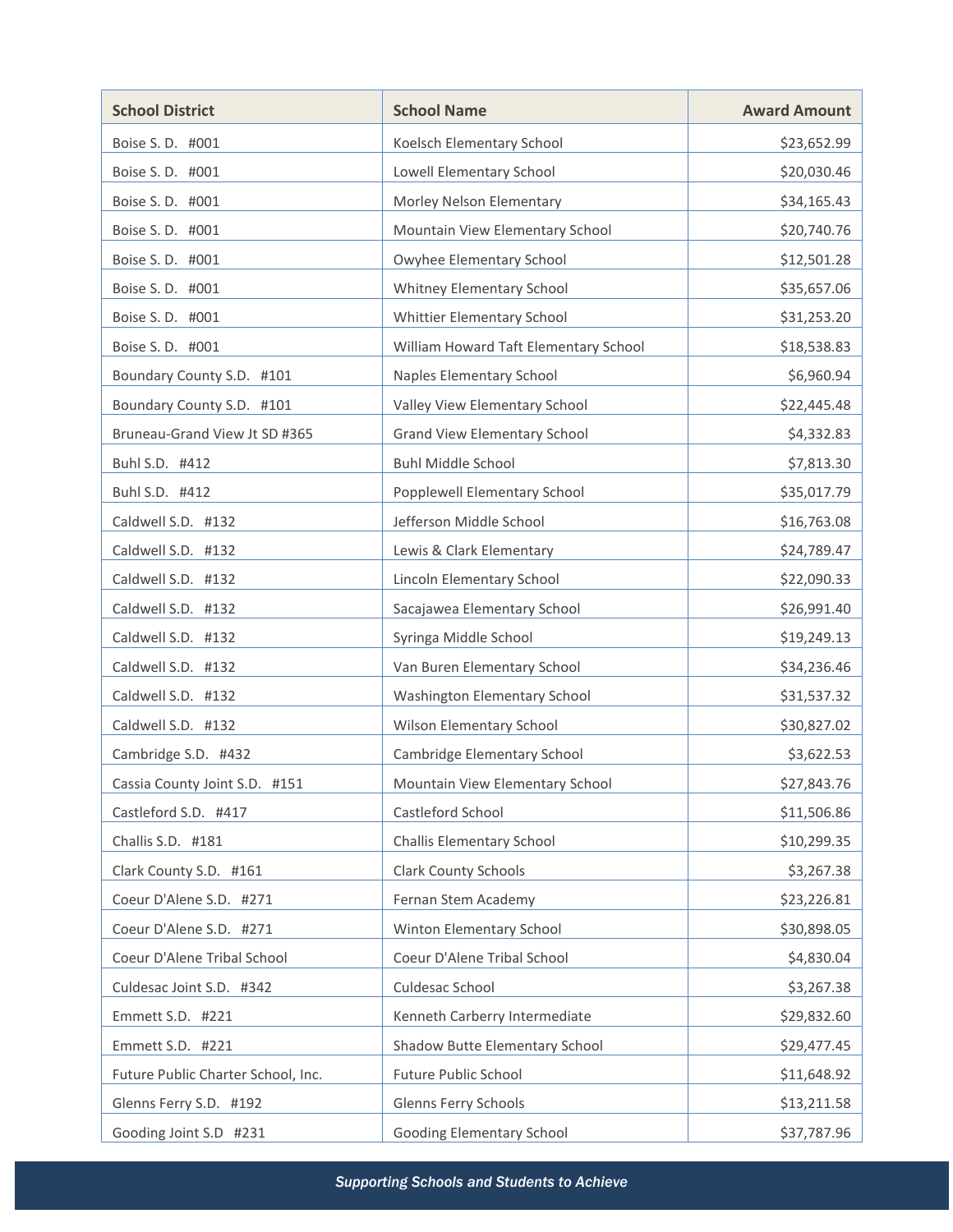| <b>School District</b>                   | <b>School Name</b>                | <b>Award Amount</b> |
|------------------------------------------|-----------------------------------|---------------------|
| Hagerman S.D. #233                       | Hagerman Elementary School        | \$11,293.77         |
| Hansen S.D. #415                         | Hansen Schools                    | \$9,944.20          |
| Heritage Academy Inc.                    | Heritage Academy                  | \$7,529.18          |
| Homedale Joint S.D. #370                 | Homedale Elementary School        | \$27,204.49         |
| Homedale Joint S.D. #370                 | Homedale Middle School            | \$13,992.91         |
| Idaho Falls S.D. #091                    | A H Bush Elementary School        | \$25,925.95         |
| Idaho Falls S.D. #091                    | Dora Erickson Elementary School   | \$23,652.99         |
| Idaho Falls S.D. #091                    | Ethel Boyes Elementary School     | \$31,608.35         |
| Idaho Falls S.D. #091                    | Foxhollow Elementary School       | \$27,559.64         |
| Idaho Falls S.D. #091                    | Hawthorne Elementary School       | \$18,112.65         |
| Idaho Falls S.D. #091                    | Theresa Bunker Elementary         | \$17,402.35         |
| Idaho School for the Deaf and Blind #961 | Idaho School for the Deaf & Blind | \$2,699.14          |
| Jefferson Joint S.D. #251                | Harwood Elementary School         | \$15,484.54         |
| Jefferson Joint S.D. #251                | Roberts Elementary School         | \$8,523.60          |
| Jerome S.D. #261                         | Horizon Elementary School         | \$33,526.16         |
| Jerome S.D. #261                         | Jefferson Elementary School       | \$31,040.11         |
| Jerome S.D. #261                         | Summit Elementary                 | \$48,442.46         |
| Kamiah Joint S.D. #304                   | Kamiah Schools                    | \$12,359.22         |
| Kellogg S.D. #391                        | Pinehurst Elementary School       | \$25,996.98         |
| Kootenai S.D. #274                       | Kootenai Schools                  | \$4,190.77          |
| Lakeland S.D. #272                       | John Brown Elementary School      | \$21,380.03         |
| Lakeland S.D. #272                       | Spirit Lake Elementary School     | \$20,740.76         |
| Lapwai S.D. #341                         | Lapwai Elementary School          | \$14,277.03         |
| Lapwai S.D. #341                         | Lapwai Jr - Sr High School        | \$2,699.14          |
| Lewiston S.D. #340                       | McGhee Elementary School          | \$19,604.28         |
| Marsh Valley S.D. #21                    | Downey Elementary School          | \$5,966.52          |
| Marsing Joint S.D. #363                  | <b>Marsing Schools</b>            | \$22,942.69         |
| Minidoka County S.D. #331                | Acequia Elementary School         | \$18,965.01         |
| Minidoka County S.D. #331                | East Minico Middle School         | \$10,228.32         |
| Minidoka County S.D. #331                | Heyburn Elementary School         | \$33,739.25         |
| Minidoka County S.D. #331                | <b>Rupert Elementary School</b>   | \$39,350.62         |
| Minidoka County S.D. #331                | West Minico Middle School         | \$12,359.22         |
| Mountain View S.D. #244                  | Clearwater Valley Elementary      | \$11,790.98         |
| Nampa S.D. #131                          | Centennial Elementary School      | \$30,684.96         |
| Nampa S.D. #131                          | Central Elementary                | \$18,822.95         |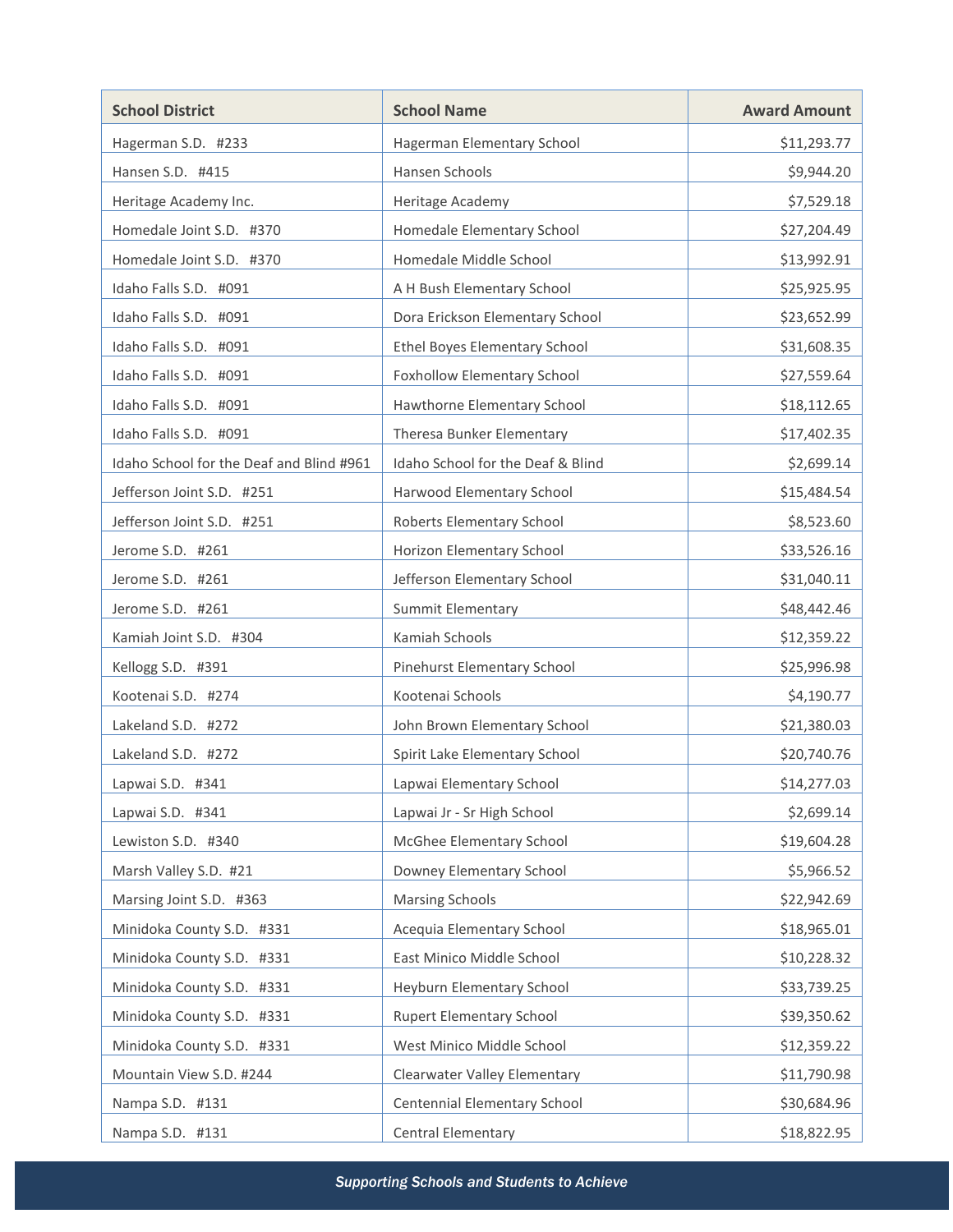| <b>School District</b>         | <b>School Name</b>                  | <b>Award Amount</b> |
|--------------------------------|-------------------------------------|---------------------|
| Nampa S.D. #131                | <b>Endeavor Elementary</b>          | \$30,329.81         |
| Nampa S.D. #131                | <b>Greenhurst Elementary School</b> | \$18,112.65         |
| Nampa S.D. #131                | Iowa Elementary                     | \$29,832.60         |
| Nampa S.D. #131                | New Horizon Elementary              | \$24,860.50         |
| Nampa S.D. #131                | Parkridge Elementary                | \$17,686.47         |
| Nampa S.D. #131                | Sherman Elementary                  | \$25,002.56         |
| Nampa S.D. #131                | <b>Snake River Elementary</b>       | \$24,860.50         |
| Nampa S.D. #131                | West Middle School                  | \$17,473.38         |
| Nampa S.D. #131                | Willow Creek Elementary School      | \$34,875.73         |
| Notus S.D. #135                | Notus Elementary School             | \$13,353.64         |
| Orofino Joint S.D. #171        | Orofino Elementary School           | \$24,150.20         |
| Orofino Joint S.D. #171        | Peck Elementary School              | \$1,633.69          |
| Orofino Joint S.D. #171        | Timberline Schools                  | \$7,387.12          |
| Parma S.D. #137                | Maxine Johnson Elementary           | \$21,664.15         |
| Parma S.D. #137                | West Wing                           | \$13,211.58         |
| Payette S.D. #371              | Payette Primary School              | \$25,428.74         |
| Payette S.D. #371              | Westside Elementary School          | \$16,834.11         |
| Plummer-Worley Joint S.D. #044 | Lakeside Elementary School          | \$11,506.86         |
| Pocatello S.D. #025            | Claude A. Wilcox Elementary School  | \$32,318.65         |
| Pocatello S.D. #025            | <b>Greenacres Elementary School</b> | \$17,402.35         |
| Pocatello S.D. #025            | Jefferson Elementary School         | \$24,150.20         |
| Pocatello S.D. #025            | Lewis & Clark Elementary School     | \$30,969.08         |
| Pocatello S.D. #025            | Tendoy Elementary School            | \$14,703.21         |
| Richfield S.D. #316            | Richfield School                    | \$6,747.85          |
| Salmon River S.D. #243         | <b>Riggins Elementary</b>           | \$3,480.47          |
| Shoshone S.D. #312             | Shoshone Elementary School          | \$13,353.64         |
| Twin Falls S.D. #411           | <b>Bickel Elementary School</b>     | \$15,839.69         |
| Twin Falls S.D. #411           | Harrison Elementary School          | \$24,576.38         |
| Twin Falls S.D. #411           | I B Perrine Elementary School       | \$32,744.83         |
| Twin Falls S.D. #411           | Lincoln Elementary School           | \$28,980.24         |
| Twin Falls S.D. #411           | Morningside Elementary School       | \$25,073.59         |
| Twin Falls S.D. #411           | Oregon Trail Elementary School      | \$35,870.15         |
| Weiser S.D. #431               | Park Intermediate School            | \$14,774.24         |
| Weiser S.D. #431               | Pioneer Primary School              | \$23,866.08         |
| Wendell S.D. #232              | Wendell Elementary School           | \$25,215.65         |